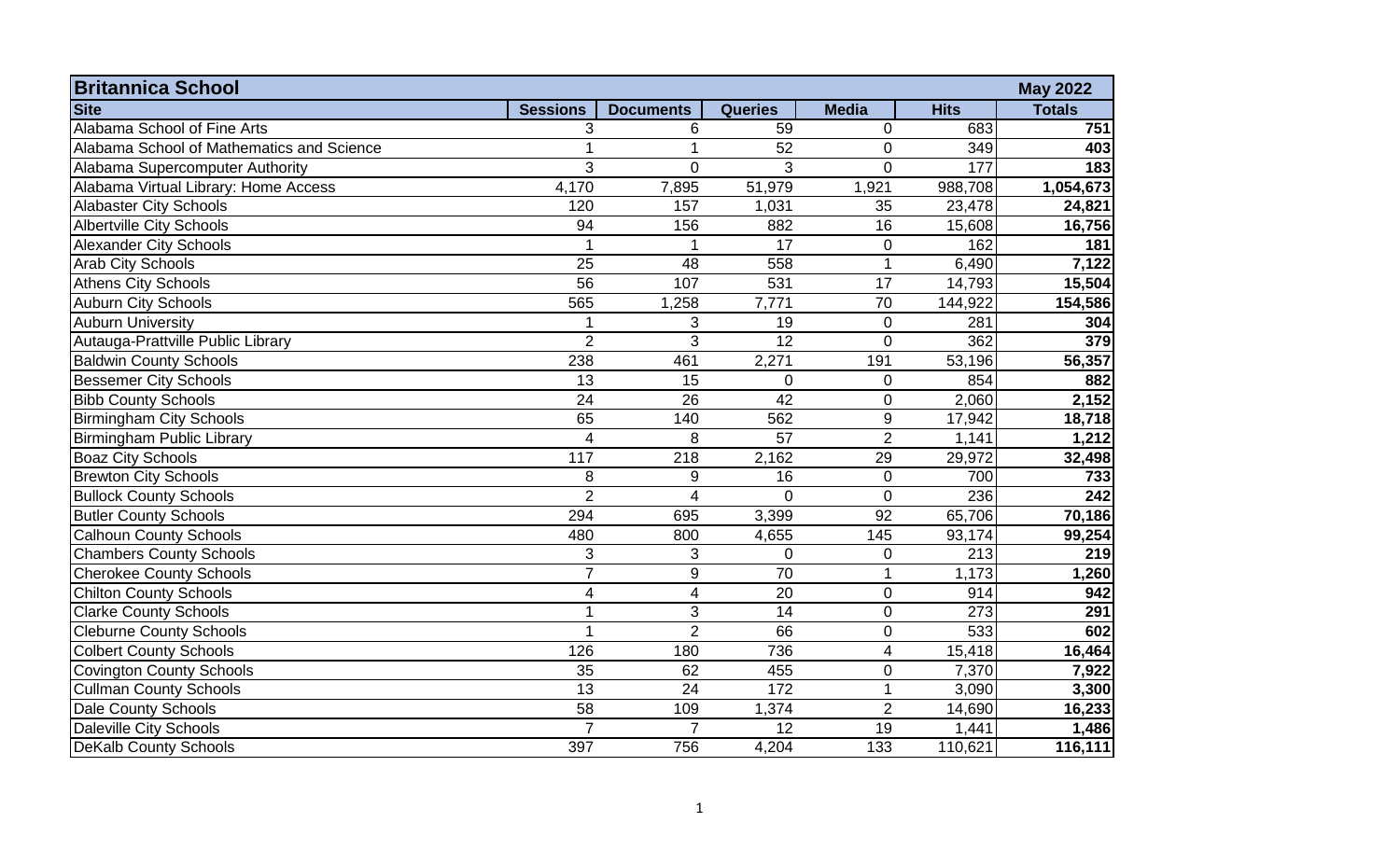| <b>Site</b>                                        | <b>Sessions</b> | <b>Documents</b>         | <b>Queries</b>  | <b>Media</b>    | <b>Hits</b> | <b>Totals</b>    |
|----------------------------------------------------|-----------------|--------------------------|-----------------|-----------------|-------------|------------------|
| <b>Demopolis City Schools</b>                      | 12              | 5                        | 22              | 0               | 798         | 837              |
| Dothan City Schools                                | 3               | 5                        | $\overline{7}$  | $\mathbf 0$     | 304         | 319              |
| <b>Enterprise City Schools</b>                     | $\overline{75}$ | 102                      | 1,225           | 3               | 15,235      | 16,640           |
| <b>Fayette County Schools</b>                      | 5               | 8                        | 35              | $\pmb{0}$       | 1,198       | 1,246            |
| <b>Florence City Schools</b>                       | 10              | 19                       | 168             | $\overline{0}$  | 2,804       | 3,001            |
| Fort Payne City Schools                            | 5,076           | 9,591                    | 80,388          | 4,322           | 1,391,597   | 1,490,974        |
| <b>Franklin County Schools</b>                     | $\overline{4}$  | 14                       | 96              | $\overline{0}$  | 1,796       | 1,910            |
| <b>Gadsden City Schools</b>                        | 77              | 167                      | 54              | 190             | 16,134      | 16,622           |
| <b>Geneva County Schools</b>                       | $\overline{32}$ | 49                       | 211             | 4               | 5,175       | 5,471            |
| <b>Gulf Shores City Schools</b>                    | $\overline{2}$  | $\overline{4}$           | $\pmb{0}$       | $\pmb{0}$       | 240         | 246              |
| <b>Hartselle City Schools</b>                      | $\overline{42}$ | 61                       | 426             | $\overline{3}$  | 10,669      | 11,201           |
| <b>Highlands School</b>                            | 32              | 85                       | 560             | 23              | 9,566       | 10,266           |
| <b>Homewood City Schools</b>                       | 10              | 25                       | 97              | 6               | 2,784       | 2,922            |
| <b>Hoover City Schools</b>                         | 450             | 757                      | 5,300           | 185             | 101,494     | 108,186          |
| Houston County Schools                             | 56              | 78                       | 561             | 33              | 10,634      | 11,362           |
| <b>Huntsville City Schools</b>                     | 225             | 499                      | 4,092           | 91              | 62,433      | 67,340           |
| Huntsville-Madison County Public Library           | 4               | 6                        | 1               | $\mathbf{1}$    | 452         | 464              |
| Jacksonville City Schools                          | $\overline{11}$ | $\overline{12}$          | $\overline{51}$ | $\mathsf 0$     | 866         | 940              |
| Jasper City Schools                                | $\mathbf{1}$    | $\overline{2}$           | $\mathbf 0$     | $\pmb{0}$       | 106         | 109              |
| Jefferson County Library Cooperative               | 5               | 8                        | 18              | $\mathbf 0$     | 639         | 670              |
| Jefferson County Schools                           | 310             | 564                      | 2,719           | 92              | 63,255      | 66,940           |
| <b>Lauderdale County Schools</b>                   | 405             | 655                      | 2,449           | $\overline{27}$ | 56,044      | 59,580           |
| <b>Lawrence County Schools</b>                     | 4               | 5                        | $\mathbf{1}$    | $\pmb{0}$       | 405         | 415              |
| Lawson State Community College - Birmingham Campus | $\overline{2}$  | $\overline{\mathcal{L}}$ | $\overline{34}$ | $\mathbf 0$     | 1,003       | 1,043            |
| Lee County Schools                                 | 660             | 1,476                    | 7,473           | 285             | 162,047     | 171,941          |
| <b>Limestone County Schools</b>                    | 152             | 215                      | 2,855           | 19              | 27,216      | 30,457           |
| <b>Linden City Schools</b>                         |                 | $\overline{2}$           | $\overline{7}$  | $\mathbf 0$     | 177         | 187              |
| Lurleen B. Wallace Community College               | 1               | 1                        | $\overline{0}$  | $\mathbf 0$     | 60          | 62               |
| <b>Madison City Schools</b>                        | 287             | 567                      | 2,620           | 28              | 64,753      | 68,255           |
| <b>Madison County Schools</b>                      | 1               | 0                        | 0               | 1               | 50          | 52               |
| Marengo County Schools                             | $\overline{5}$  | 8                        | 18              | $\mathbf 0$     | 679         | $\overline{710}$ |
| <b>Marion County Schools</b>                       | 82              | 121                      | 777             | 1               | 11,946      | 12,927           |
| <b>Mobile County Schools</b>                       | 1,213           | 1,881                    | 9,960           | 367             | 249,876     | 263,297          |
| <b>Mobile Public Library</b>                       | $\overline{2}$  | 9                        | 13              | 14              | 1,157       | 1,195            |
| Montgomery County Schools                          | 20              | 28                       | $\overline{77}$ | 11              | 2,198       | 2,334            |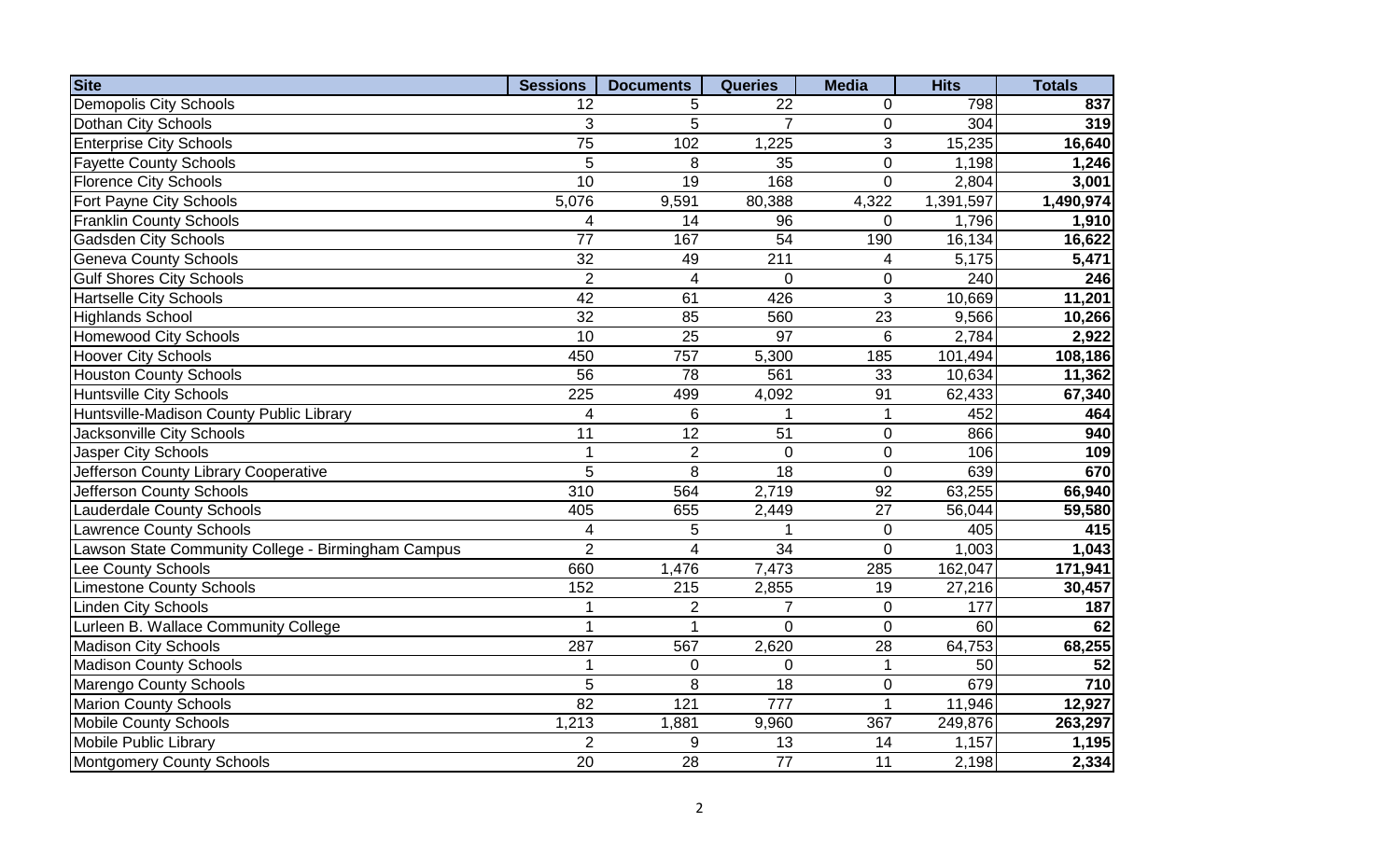| <b>Site</b>                            | <b>Sessions</b> | <b>Documents</b> | <b>Queries</b>          | <b>Media</b>   | <b>Hits</b>      | <b>Totals</b>   |
|----------------------------------------|-----------------|------------------|-------------------------|----------------|------------------|-----------------|
| <b>Morgan County Schools</b>           | 10              | 10               | 18                      | 1              | 705              | 744             |
| <b>Mountain Brook City Schools</b>     | 1               | 1                | $\mathbf 0$             | $\mathbf 0$    | 57               | $\overline{59}$ |
| Muscle Shoals City Schools             | $\mathbf 1$     | 1                | $\overline{0}$          | $\mathbf 0$    | $\overline{87}$  | 89              |
| Oneonta City Schools                   | $\overline{7}$  | 23               | 98                      | $\mathbf 0$    | 1,973            | 2,101           |
| <b>Opelika City Schools</b>            | 154             | 298              | 1,104                   | 237            | 31,823           | 33,616          |
| <b>Oxford City Schools</b>             | 70              | 98               | 558                     | $\mathbf 0$    | 10,793           | 11,519          |
| <b>Ozark City Schools</b>              |                 |                  | $\overline{0}$          | $\overline{0}$ | 81               | 83              |
| Pelham City Schools                    | 694             | 1,275            | 7,446                   | 325            | 130,181          | 139,921         |
| Pell City Schools                      | 455             | 916              | 4,949                   | 172            | 88,932           | 95,424          |
| <b>Pickens County Schools</b>          | 54              | 114              | 444                     | 38             | 15,559           | 16,209          |
| <b>Piedmont City Schools</b>           | 10              | 13               | 52                      | 1              | 1,280            | 1,356           |
| <b>Pike Road City Schools</b>          | 190             | 222              | 330                     | 75             | 19,564           | 20,381          |
| <b>Randolph County Schools</b>         |                 | 11               | $\overline{0}$          | $\pmb{0}$      | 406              | 418             |
| Roanoke City Schools                   | $\overline{21}$ | 44               | 272                     | 5              | 5,284            | 5,626           |
| <b>Russell County Schools</b>          | $\mathbf{1}$    | $\overline{2}$   | $\overline{\mathbf{4}}$ | $\mathbf 0$    | 146              | 153             |
| <b>Russellville City Schools</b>       | 1               | 1                | $\Omega$                | $\mathbf 0$    | 53               | $\overline{55}$ |
| <b>Saraland City Schools</b>           | 306             | 419              | 1,283                   | 77             | 73,198           | 75,283          |
| <b>Satsuma City Schools</b>            | 11              | 11               | 21                      | $\mathbf{1}$   | 1,858            | 1,902           |
| <b>Shelby County Schools</b>           | 64              | 163              | 561                     | 17             | 15,660           | 16,465          |
| <b>Shelton State Community College</b> | 13              | 14               | 405                     | $\mathbf 0$    | 2,621            | 3,053           |
| St. Clair County Schools               | 371             | 709              | 7,549                   | 31             | 99,533           | 108,193         |
| <b>Sumter County Schools</b>           | 51              | 50               | 3                       | 151            | 6,707            | 6,962           |
| <b>Talladega County Schools</b>        | 91              | 147              | 3,198                   | 22             | 28,785           | 32,243          |
| <b>Tallassee City Schools</b>          | 1               | $\overline{2}$   | $\overline{0}$          | $\pmb{0}$      | 106              | 109             |
| Thomasville City Schools               | $\mathbf{1}$    | $\overline{2}$   | $\overline{14}$         | $\mathbf 0$    | $\overline{317}$ | 334             |
| <b>Trusseville City Schools</b>        | 3               | $\overline{4}$   | 11                      | $\mathbf 0$    | 328              | 346             |
| <b>Tuscaloosa City Schools</b>         | 1               |                  | $\overline{0}$          | $\overline{0}$ | 71               | $\overline{73}$ |
| <b>Tuscaloosa County Schools</b>       | 222             | 616              | 1,662                   | 251            | 75,255           | 78,006          |
| University of Alabama                  | $\overline{2}$  | 3                | 32                      | $\mathbf 0$    | 494              | 531             |
| University of Alabama Huntsville       | $\overline{2}$  | $\overline{2}$   | $\overline{0}$          | $\mathbf 0$    | 110              | $\frac{1}{114}$ |
| University of North Alabama            | 11              | 17               | 119                     | $\mathbf 0$    | 2,156            | 2,303           |
| University of West Alabama             | $\overline{2}$  | 11               | 8                       | $\overline{0}$ | 2,299            | 2,320           |
| Vestavia Hills City Schools            | 289             | 455              | 4,575                   | 194            | 83,164           | 88,677          |
| <b>Wallace Community College</b>       |                 |                  | $\overline{0}$          | 0              | 23               | 25              |
| <b>Wallace State Community College</b> | $\overline{2}$  | 3                | 38                      | $\pmb{0}$      | 541              | 584             |